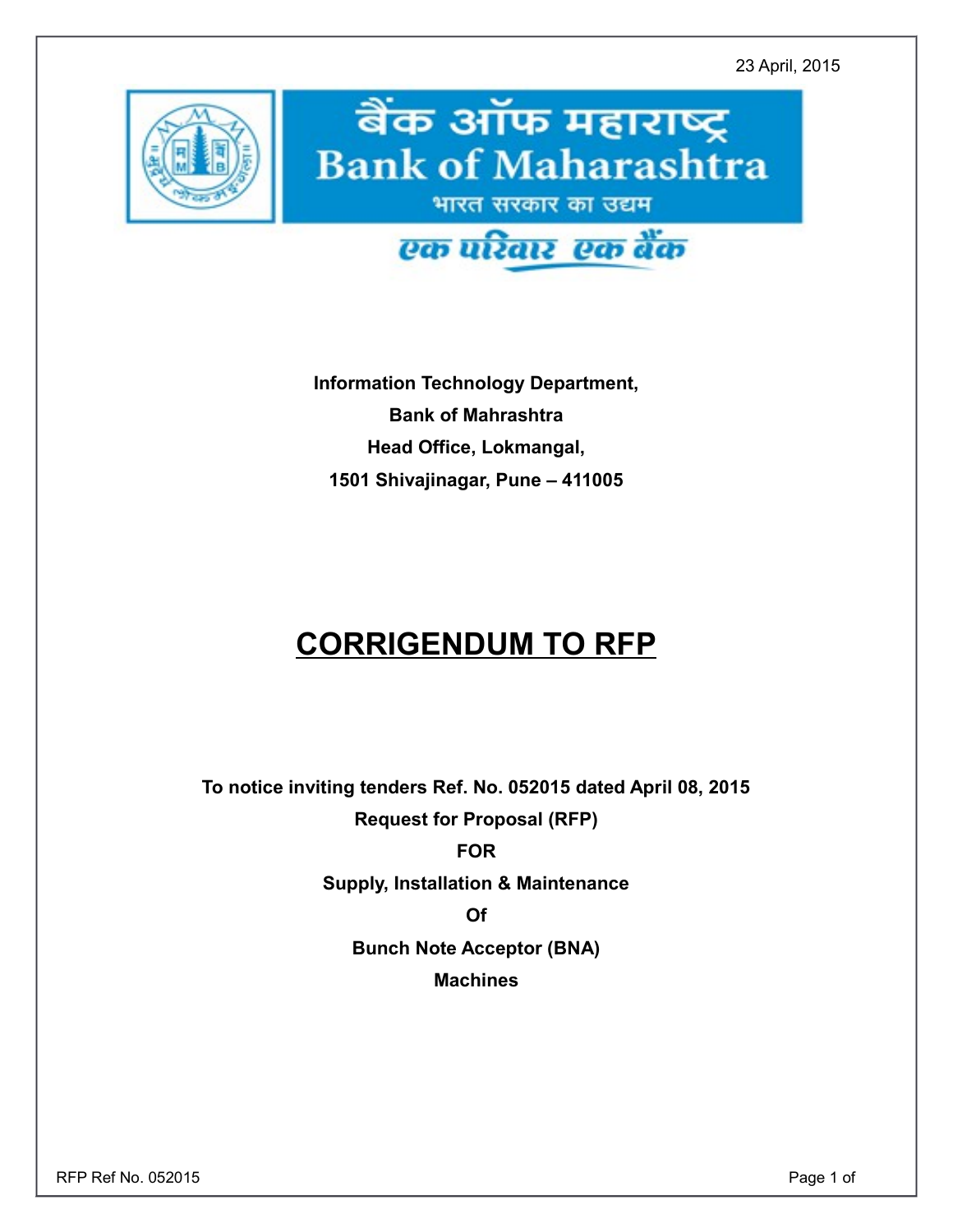## 23 April, 2015

| Sr.            | <b>RFP</b> |                    |                                        |                                          |  |
|----------------|------------|--------------------|----------------------------------------|------------------------------------------|--|
| No.            | Page       | <b>RFP</b>         | <b>RFP Clause</b>                      | <b>Modification/Changes</b>              |  |
|                | <b>No</b>  | <b>Section and</b> |                                        | made/read as                             |  |
|                |            | Para               |                                        |                                          |  |
| $\mathbf{1}$   | 3          | Invitation for     | <b>Collection</b><br><b>Bid</b><br>and | <b>Collection</b><br><b>Bid</b><br>and   |  |
|                |            | Tender offers      | <b>Submission</b>                      | <b>Submission</b>                        |  |
|                |            |                    |                                        |                                          |  |
|                |            |                    | Time and Date for receipts of          | Time and Date for receipts of            |  |
|                |            |                    | Tender offers 29/04/2015 up            | Tender offers 14/05/2015 up              |  |
|                |            |                    | to 14:00 Hours                         | to 14:00 Hours                           |  |
|                |            |                    | Time and Date of Opening of            | Time and Date of Opening of              |  |
|                |            |                    | technical bids: 29/04/2015 at          | technical bids: 14/05/2015               |  |
|                |            |                    | <b>15:00 Hours</b>                     | at 15:00 Hours                           |  |
|                |            |                    |                                        |                                          |  |
| $\overline{2}$ | 5          | Eligibility        | <b>Additional Eligibility Clause</b>   | The BNA make and model                   |  |
|                |            | Criteria           |                                        | proposed/offered<br>by<br>the            |  |
|                |            |                    |                                        | bidder should have<br>been               |  |
|                |            |                    |                                        | deployed and running in                  |  |
|                |            |                    |                                        | Public/Private sector Banks<br>in India. |  |
| 3              | 4,<br>3,   | Invitation for     | <b>Bank</b><br>is<br>proposing<br>to   | <b>Bank</b><br>is<br>proposing<br>to     |  |
|                | 15         | <b>Tender</b>      | purchase 300 nos. of BNAs              | only<br>100<br>purchase<br>nos.          |  |
|                |            | offers,            | with minimum commitment of             | BNAs.                                    |  |
|                |            | Purpose<br>of      | 100 BNAs within a period of            |                                          |  |
|                |            | RFP, Scope         | As<br>year.<br>regards<br>one          |                                          |  |
|                |            | of Work            | remaining quantity<br>of 200           |                                          |  |
|                |            |                    | BNAs, It<br>will<br>be<br><b>Banks</b> |                                          |  |
|                |            |                    | discretion to go ahead with            |                                          |  |
|                |            |                    | the purchase. Bank may or              |                                          |  |
|                |            |                    | may not procure the balance            |                                          |  |
|                |            |                    | no. of 200 BNA. If purchased,          |                                          |  |
|                |            |                    | the rate shall remain the              |                                          |  |
|                |            |                    | same for one year from the             |                                          |  |
|                |            |                    | date of first purchase order.          |                                          |  |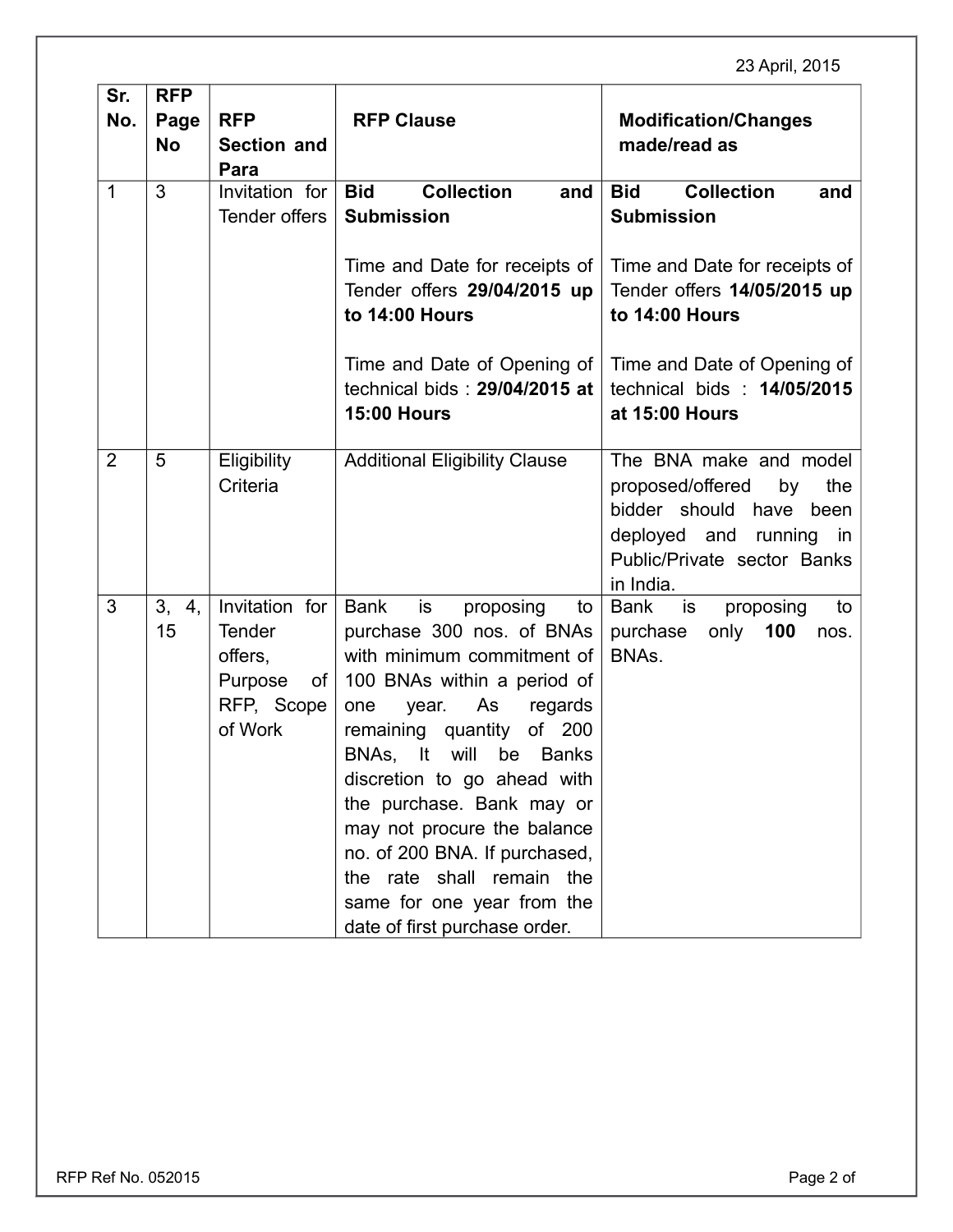|                |    |                                                          |                                                                                                                                                                                                                                                                                                             | 23 April, 2015                                                                                                                                                                                                                                                                                                                                                                |
|----------------|----|----------------------------------------------------------|-------------------------------------------------------------------------------------------------------------------------------------------------------------------------------------------------------------------------------------------------------------------------------------------------------------|-------------------------------------------------------------------------------------------------------------------------------------------------------------------------------------------------------------------------------------------------------------------------------------------------------------------------------------------------------------------------------|
| 4              | 8  | Instruction to<br>Bidders>>>E<br>arnest Money<br>Deposit | Bidders are required to give a<br>demand draft in favor of Bank<br>of Maharastra and payable at<br>pune (Valid for 180 days from<br>the due date of tender) for<br>Rs. 25.00 Lakh (Rupees Fifty<br>Lakh Only) as Earnest money<br>Deposit(EMD)                                                              | clause<br>changed<br>∣The<br>to<br>'Bidders are required to give<br>a demand draft/BG in favor of<br><b>of</b><br>Maharastra<br>Bank<br>and<br>payable at pune (Valid for 180<br>days from the due date of<br>tender) for Rs. 25.00 Lakh<br><b>(Rupees Twenty five Lakh</b><br>Only)<br>Earnest<br>as<br>money<br>Deposit(EMD)"                                               |
| 5              | 16 | Scope<br>οf<br><b>Work</b>                               | Removing Cash, tallying with<br>the CBR (Cash Balancing<br>Report) and depositing the<br>cash with the designated<br>branch of the Bank                                                                                                                                                                     | The clause changed to<br>Removing Cash, tallying with<br>the CBR (Cash Balancing<br>Report) and depositing the<br>with the<br>designated<br>cash<br>branch on daily basis.                                                                                                                                                                                                    |
| 6              | 16 | of<br>Scope<br><b>Work</b>                               | Bidder should shift the BNAs The clause changed to<br>new locations<br>as<br>per<br>to<br>Bank's requirements in case<br>relocations,<br>0f<br>renovations<br>and closure of a particular<br>Shifting<br>charges<br>site.<br>for<br>and intra city) has to<br>provided in the commercial<br>bid-Annexure-H. | "Bidder should shift the BNAs<br>locations<br>as<br>new<br>per<br>ΙO<br>Bank's requirements in case<br>relocations,<br>renovations<br>lof<br>and closure of a particular<br>site.<br>Shifting<br>charges<br>for<br>BNAs (same lobby, inter city BNAs (same lobby, inter city<br>intra<br>city)<br>will<br>be and<br>be<br>discussed and finalized with<br>successful bidder." |
| $\overline{7}$ | 17 | Cash<br>Reconciliation<br>/Management                    | lf<br>the<br><b>Bidder</b><br>does<br>respond by third working day<br>the difference amount will be<br>recovered from Bidder<br>on<br>fourth working day.                                                                                                                                                   | not The clause changed to "If the<br>Bidder does not respond by<br>third working<br>day from the<br>day<br><b>of</b><br>reporting<br>the<br>difference to the bidder the<br>difference amount will<br>be<br>recovered from Bidder<br>on<br>fourth working day."                                                                                                               |
| 8              | 19 | of<br>Scope<br>Work                                      | <b>Centralized Electronic Journal</b><br>(EJ) pulling, Software<br>&<br>Content distribution at BNAs                                                                                                                                                                                                        | The clause changed to<br>Centralized<br>Electronic<br>(EJ)<br>Journal<br>pulling,<br>Content<br>Software<br>&<br>distribution at BNAs from the<br>bidder's premises.                                                                                                                                                                                                          |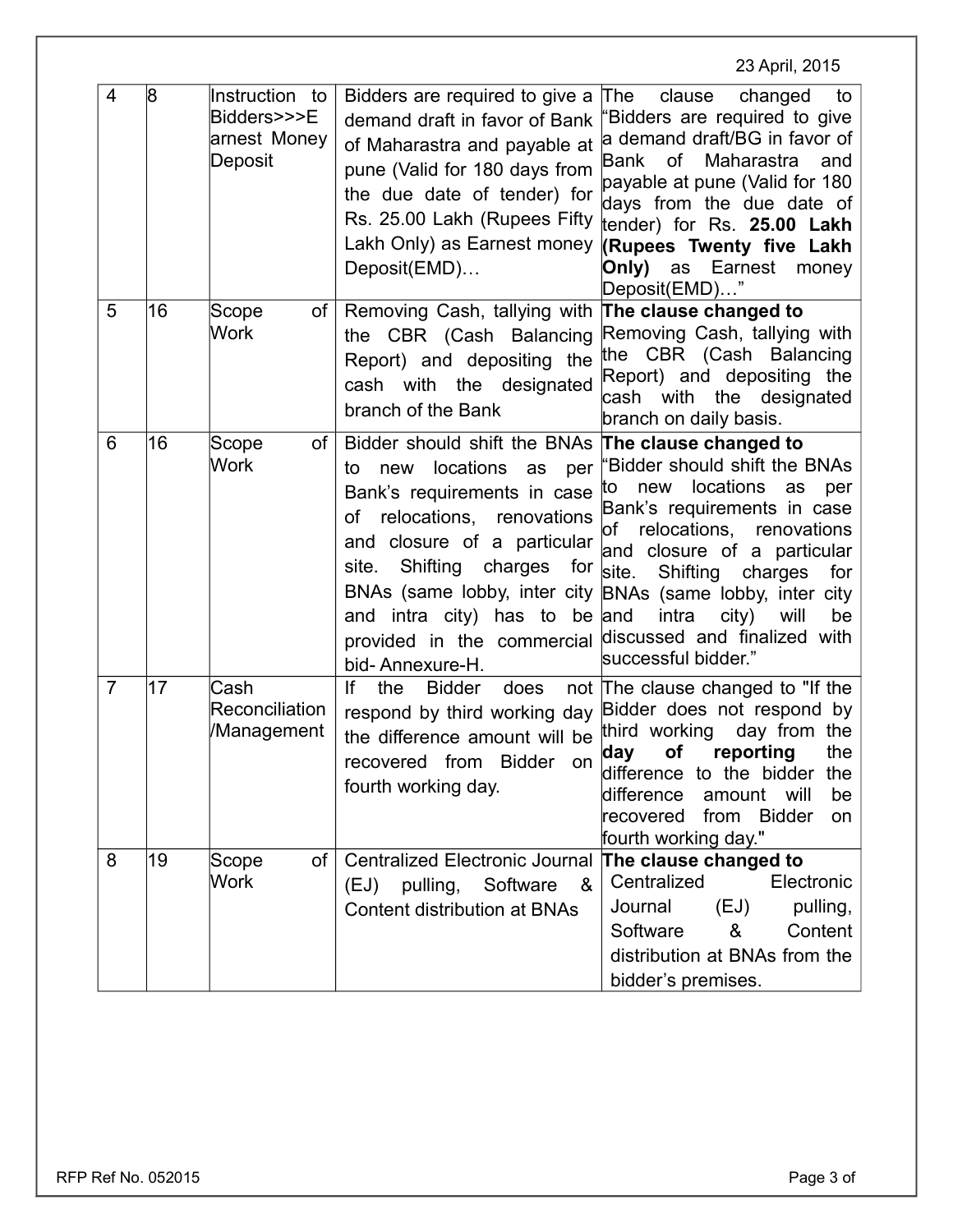23 April, 2015

| 9  | 22     | Terms<br>and<br>Conditions                                                                     | Additional<br><b>Terms</b><br>and<br><b>Conditions Clause</b>                                                                                                                                                                                                                                                                                                                                                                                                                                                                                                                                                                                                                                                                                                                                                                                                                                                                                                                                                                                                                                                                                                                                                                                                                     | 7.29 Repeat Order<br>Maharashtra<br><b>Bank</b><br>of<br>reserves the right to place<br>repeat order/s up to 25%<br>under the same price and<br>same terms & conditions<br>within a period of one year<br>from the date of acceptance<br>of first purchase order by the<br>bidder. The bank reserves<br>the right to re-negotiate the<br>price with the bidder in case<br>of downward revision of the<br>prices. |
|----|--------|------------------------------------------------------------------------------------------------|-----------------------------------------------------------------------------------------------------------------------------------------------------------------------------------------------------------------------------------------------------------------------------------------------------------------------------------------------------------------------------------------------------------------------------------------------------------------------------------------------------------------------------------------------------------------------------------------------------------------------------------------------------------------------------------------------------------------------------------------------------------------------------------------------------------------------------------------------------------------------------------------------------------------------------------------------------------------------------------------------------------------------------------------------------------------------------------------------------------------------------------------------------------------------------------------------------------------------------------------------------------------------------------|------------------------------------------------------------------------------------------------------------------------------------------------------------------------------------------------------------------------------------------------------------------------------------------------------------------------------------------------------------------------------------------------------------------|
| 10 | 15, 23 | 6. Scope of The<br>Work,<br>7.3<br>Implementati<br>Installation<br>land<br>Commissioni<br> ng) | <b>Bidder</b><br>shall<br>responsible for delivery of responsible<br>BNAs ordered at all the sites installation, Commissioning of<br>and for making them fully the BNAs ordered at all the<br>on (Delivery, operational within 3 weeks sites and for making them<br>from the date of delivery fully operational<br>instruction for locations where additional charge within<br>road permit is not required and <b>weeks</b> from the<br>$5$ weeks where road permit is delivery instruction<br>required (co-ordination, liaising locations. Bidder is required<br>etc. with respective authorities to obtained necessary road<br>for obtaining entry / road permits wherever required.<br>permit has to be done by However Bank will provide<br>Bidder)<br>at<br>no<br>charge.<br>The<br><b>Bidder</b><br>shall<br>be<br>for<br>responsible<br>delivery,<br>installation, Commissioning of<br>the BNAs ordered at all the<br>sites and for making them fully<br>operational at no additional<br>charge within 8 weeks from<br>the date of delivery instruction<br>locations.<br><b>Bidder</b><br>for<br>is<br>required to obtained necessary<br>permits<br>wherever<br>road<br>required. However Bank will<br>provide any letter, if required<br>by bidder to carry out the task. | be The<br><b>Bidder</b><br>shall<br>be<br>for<br>delivery,<br>at<br>no<br>10<br>date<br>of<br>for<br>additional any letter, if required by<br>bidder to carry out the task.                                                                                                                                                                                                                                      |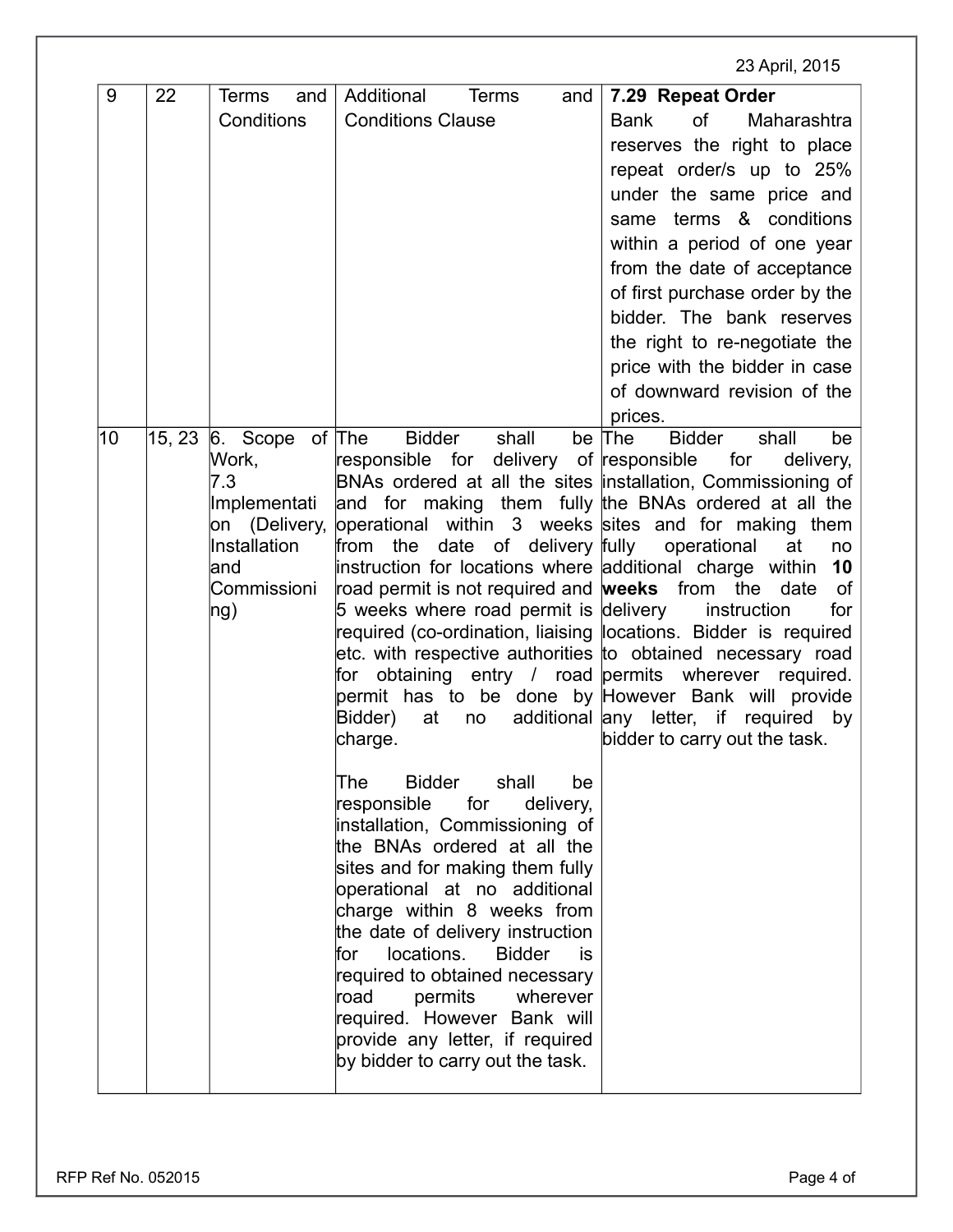|     |    |                                                                                                                                                |                                                                                                                                                                                                                                                                                                                                                                    | 23 April, 2015                                                                                                                                              |
|-----|----|------------------------------------------------------------------------------------------------------------------------------------------------|--------------------------------------------------------------------------------------------------------------------------------------------------------------------------------------------------------------------------------------------------------------------------------------------------------------------------------------------------------------------|-------------------------------------------------------------------------------------------------------------------------------------------------------------|
| 11  | 33 | Annexure - A                                                                                                                                   | we undertake to commence of Servers<br>delivery within<br>(Number)<br>and to complete<br>days<br>delivery,<br>installation<br>and<br>commissioning of all<br>the<br><b>Servers</b><br>as<br>specified<br>in<br>Contract<br>within<br>the<br>(Number)<br>days calculated from the date<br>0f<br>receipt<br>of<br>your<br>Notification of Award/Letter of<br>Intent. | If our tender offer is accepted, Please read as BNA instead                                                                                                 |
| 12  | 36 | <b>BNA</b><br><b>Technical</b><br>Specification<br>Details>><br>Processor<br>land<br>Hardware                                                  | Annexure D – Intel core i3 Processor with 2.8 $4th$ Generation Intel® Core i3<br>Ghz or above $4th$ generation                                                                                                                                                                                                                                                     | minimum<br>2.4<br><b>Processor</b><br>GHz and 4 MB cache or<br>above                                                                                        |
| 113 | 38 | BNA<br><b>Technical</b><br>Specification<br>Details>>5.<br><b>Note</b><br>Bunch<br>Acceptor,<br>Recycler<br>ready<br>Cash<br>Deposit<br>Module | Annexure D – Cassettes capacity<br>minimum 2000 notes                                                                                                                                                                                                                                                                                                              | of Each cassette should<br>hold<br>minimum of 2500 notes.                                                                                                   |
| 14  | 46 | Annexure F -<br>Bill<br>οf<br>$\alpha$<br><b>Materials</b><br>Commercial<br>Offer                                                              | Revised                                                                                                                                                                                                                                                                                                                                                            | Refer<br>latest<br>Please<br>F<br><b>Bill</b><br>"Annexure<br><b>of</b><br>$\overline{\phantom{m}}$<br><b>Materials</b><br>&<br><b>Commercial</b><br>Offer" |

**\* All other terms and conditions of the RFP document remain unchanged. Please treat this clarification as an integral part of the RFP documents issued.**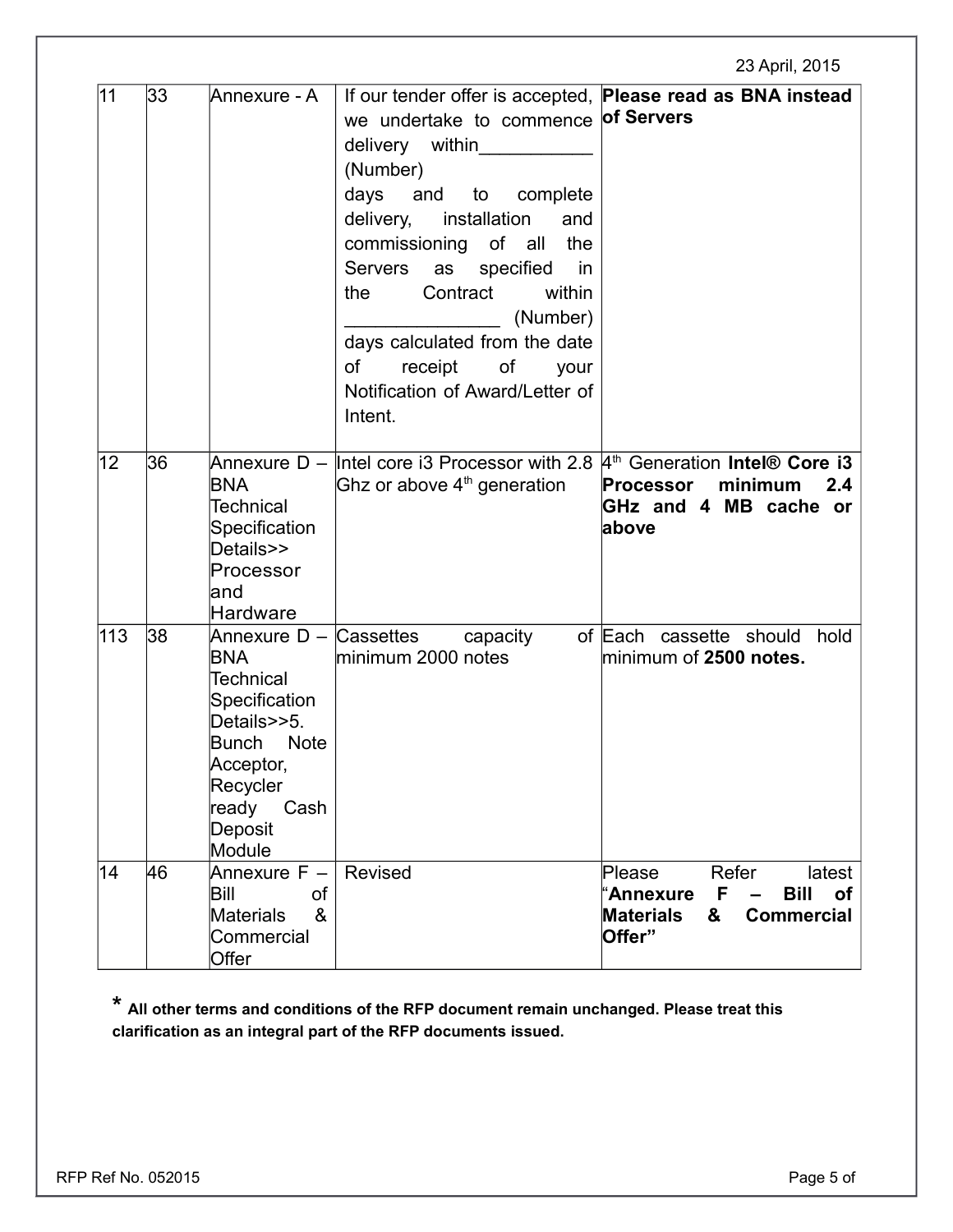## **Annexure F – Bill of Materials & Commercial Offer**

**Bidders should submit the Commercial Bid in the following format:-**

To,

The Deputy General Manager, Bank of Maharashtra, Head Office, Information Technology Department, Pune

Dear Sir

## **Your RFP dated 08/04/2015 for Supply, Installation and Maintenance of BNA**

We \_\_\_\_\_\_\_\_\_\_\_\_\_\_\_\_\_\_\_\_\_\_\_\_\_\_\_\_\_\_\_\_\_\_\_\_\_ refer to our offer letter dated in response to your captioned RFP. We offer make and model of BNA of which we are the manufacturers / we are the authorized distributors.

1) Price quoted per unit of BNA is as under:-

| Sr. No | Particulars                                                | Quantity |     | Rate per Unit Total Unit cost |
|--------|------------------------------------------------------------|----------|-----|-------------------------------|
|        |                                                            | (A)      | (B) |                               |
|        | Bunch Note Acceptor with Cash recycler ready feature       |          |     |                               |
|        | with three years warranty per unit (inclusive of all taxes |          |     |                               |
|        | and levies but exclusive of LBT/Octroi/ Entry tax)         |          |     |                               |
|        |                                                            |          |     |                               |
|        | Cost of BNA                                                | 100      |     |                               |
| າ      | Annual Maintenance Cost for 100 BNAs will be applicable    |          |     |                               |
|        | upon completion of Three years Warranty Period.            |          |     |                               |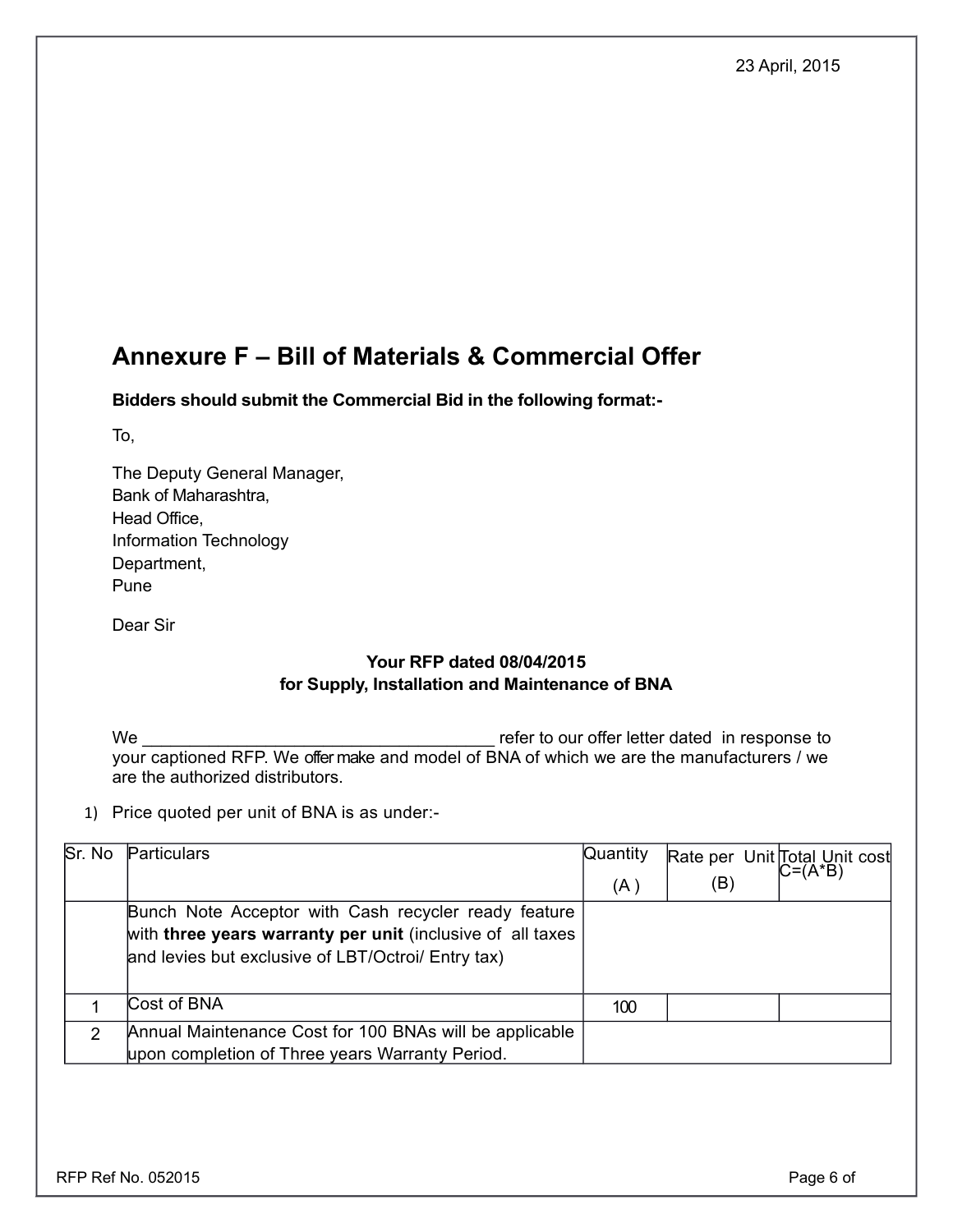|  |  | 23 April, 2015 |
|--|--|----------------|
|--|--|----------------|

|   | Add:- AMC at 8% of Total Cost of BNA for 4 years as<br>single cost. (Total Cost * 8% * 4 Years)<br>(After expiry of three years Warranty)<br>(exclusive of Service Taxes) | 100 |  |
|---|---------------------------------------------------------------------------------------------------------------------------------------------------------------------------|-----|--|
| 3 | Manage Services cost for 7 years (exclusive of Service<br>Taxes)                                                                                                          | 100 |  |
|   | Cash Management of BNA for 7 Years<br>(Optional Item) (exclusive of Service Taxes)                                                                                        | 100 |  |
| 5 | Total Cost of ownership (1+2+3+4)                                                                                                                                         | 100 |  |
|   | (TCO) Total cost of ownership in words- Rupees                                                                                                                            |     |  |

- 2) Total Cost of Ownership to the Bank will not change due to exchange fluctuation, and import duty etc. during contract period of 7 years.
- 3) The AMC percentage of 8% of cost of the BNA per year will not change during the contract period of 7 years. The Service tax on AMC will be paid by the Bank at applicable rate from time to time.
- 4) Any Price Bid not in conformity with the above format or incomplete in any respect will be rejected / disqualified by the Bank.
- 5) The BNAs will be installed by the bidder at the branches located across the country as per directive of the Bank.
- 6) The TDS on all payments will be deducted at the applicable rate as per provisions of the applicable law.
- 7) Bids submitted with counter condition / assumption will be rejected by the Bank.
- 8) Bank reserves the right to reject all or any of the Bids submitted without assigning reason to the Bidders.

Note:--Rates quoted above should include all taxes, levies, duties, insurance, transportation, freight, royalties, Installation and commissioning charges, if any, etc. but excluding LBT/Octroi/Entry tax which will be reimbursed on actual basis against original document of payment. No additional call charges or labour charges are payable when spares are replaced.

We confirm that above commercials quoted and all the Terms and Conditions of the Contract contained in RFP dated 08/04/2015 for Supply Installation Commissioning of 100 Bunch Note Acceptor Machines are acceptable to us.

Dated this………..day of.................................2015